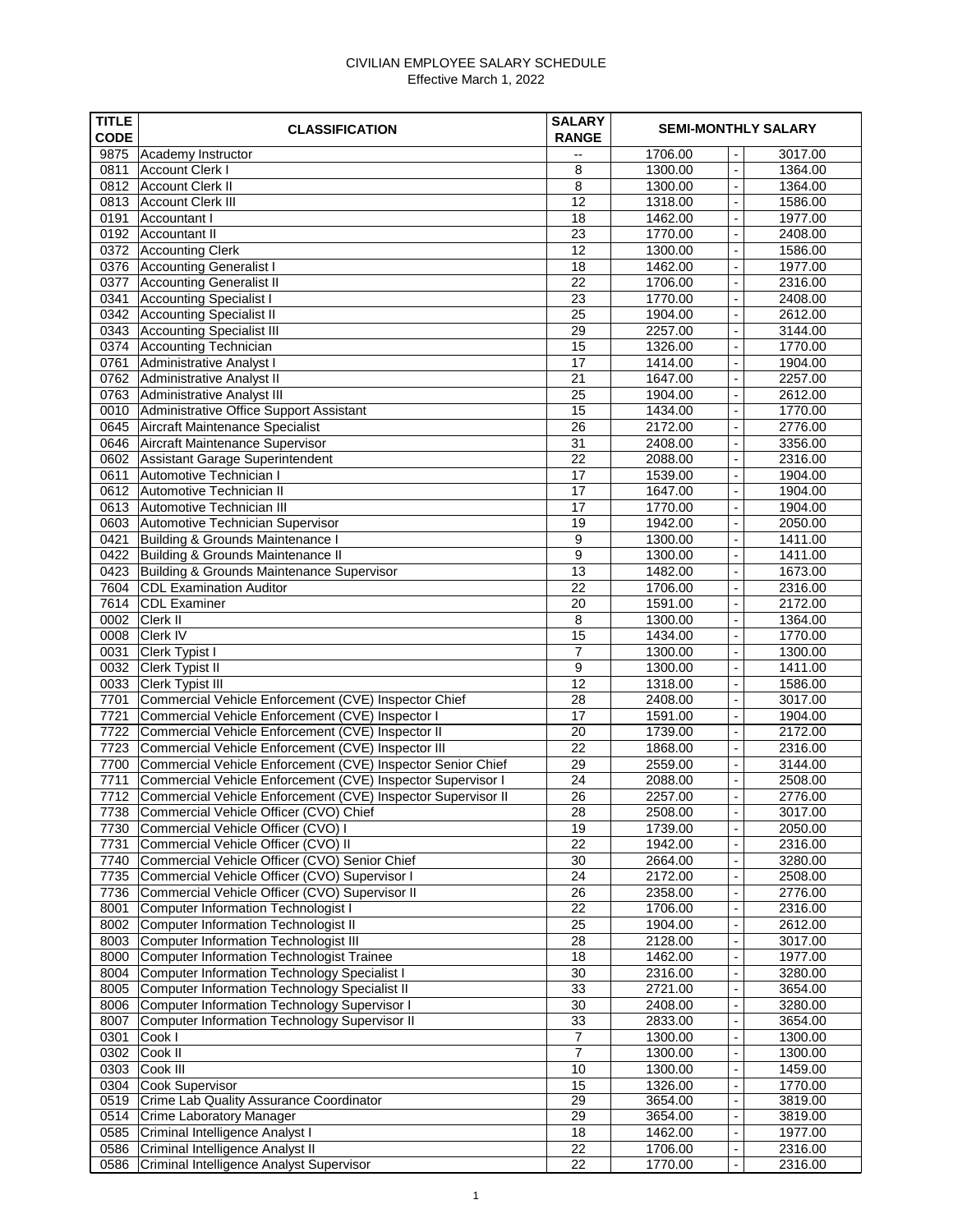## CIVILIAN EMPLOYEE SALARY SCHEDULE Effective March 1, 2022

| <b>TITLE</b><br><b>CODE</b> | <b>CLASSIFICATION</b>                                                                         | <b>SALARY</b><br><b>RANGE</b> |                    | <b>SEMI-MONTHLY SALARY</b>                 |                                     |  |  |
|-----------------------------|-----------------------------------------------------------------------------------------------|-------------------------------|--------------------|--------------------------------------------|-------------------------------------|--|--|
| 0517                        | <b>Criminalist I</b>                                                                          | 20                            | 1904.00            | $\overline{a}$                             | 2172.00                             |  |  |
| 0516                        | <b>Criminalist II</b>                                                                         | 24                            | 2213.00            | $\overline{a}$                             | 2508.00                             |  |  |
| 0515                        | <b>Criminalist III</b>                                                                        | 27                            | 2612.00            |                                            | 2890.00                             |  |  |
| 0514                        | <b>Criminalist Supervisor</b>                                                                 | 29                            | 3212.00            | $\blacksquare$                             | 3502.00                             |  |  |
| 9707                        | <b>Designated Principal Assistant</b>                                                         | --                            |                    | Commensurate with Experience               |                                     |  |  |
| 7901                        | <b>Division Assistant Director</b>                                                            | 30                            |                    |                                            | <b>Commensurate with Experience</b> |  |  |
| 7900                        | <b>Division Director</b>                                                                      | 33                            |                    |                                            | <b>Commensurate with Experience</b> |  |  |
| 7600                        | <b>Driver Examiner Chief</b>                                                                  | 24                            | 1836.00            |                                            | 2508.00                             |  |  |
| 0815                        | <b>Driver Examiner Clerk I</b>                                                                | 8                             | 1300.00            | $\overline{a}$                             | 1364.00                             |  |  |
| 0816                        | <b>Driver Examiner Clerk II</b>                                                               | 8                             | 1300.00            | $\overline{a}$                             | 1364.00                             |  |  |
| 0817                        | <b>Driver Examiner Clerk III</b>                                                              | 12                            | 1300.00            | $\overline{a}$                             | 1586.00                             |  |  |
| 7611                        | <b>Driver Examiner I</b>                                                                      | 16                            | 1368.00            | $\overline{a}$                             | 1836.00                             |  |  |
| 7612                        | <b>Driver Examiner II</b>                                                                     | 16                            | 1414.00            | $\overline{\phantom{a}}$                   | 1836.00                             |  |  |
| 7613                        | <b>Driver Examiner III</b>                                                                    | 18                            | 1462.00            | $\blacksquare$                             | 1977.00                             |  |  |
| 7615                        | <b>Driver Examiner Senior Chief</b>                                                           | 26                            | 1977.00            | $\overline{a}$                             | 2776.00                             |  |  |
| 7603                        | <b>Driver Examiner Supervisor</b>                                                             | 22                            | 1706.00            | $\overline{\phantom{a}}$                   | 2316.00                             |  |  |
| 0105                        | <b>Duplicating Equipment Operator I</b>                                                       | 10                            | 1300.00            | $\overline{a}$                             | 1459.00                             |  |  |
| 0106                        | <b>Duplicating Equipment Operator II</b>                                                      | 13<br>16                      | 1300.00            | $\overline{\phantom{a}}$                   | 1673.00                             |  |  |
| 0107<br>0108                | <b>Duplicating Equipment Operator III</b><br><b>Duplicating Equipment Operator Supervisor</b> | 18                            | 1368.00<br>1462.00 | $\overline{\phantom{a}}$<br>$\blacksquare$ | 1836.00<br>1977.00                  |  |  |
| 0131                        | <b>Fiscal &amp; Budgetary Analyst I</b>                                                       | 15                            | 1326.00            | $\overline{a}$                             | 1770.00                             |  |  |
| 0132                        | <b>Fiscal &amp; Budgetary Analyst II</b>                                                      | 15                            | 1368.00            | $\overline{a}$                             | 1770.00                             |  |  |
| 0133                        | Fiscal & Budgetary Analyst III                                                                | 18                            | 1462.00            | $\overline{a}$                             | 1977.00                             |  |  |
| 0640                        | <b>Fleet Control Coordinator</b>                                                              | 18                            | 1462.00            | $\overline{a}$                             | 1977.00                             |  |  |
| 0321                        | Food Service Helper I                                                                         | 5                             | 1300.00            | $\overline{\phantom{a}}$                   | 1300.00                             |  |  |
| 0322                        | <b>Food Service Helper II</b>                                                                 | 5                             | 1300.00            | $\overline{\phantom{a}}$                   | 1300.00                             |  |  |
| 0305                        | <b>Food Service Manager</b>                                                                   | 17                            | 1647.00            |                                            | 1904.00                             |  |  |
| 0673                        | <b>Forensic Laboratory Technician I</b>                                                       | 16                            | 1368.00            | $\overline{\phantom{a}}$                   | 1836.00                             |  |  |
| 0674                        | <b>Forensic Laboratory Technician II</b>                                                      | 18                            | 1462.00            |                                            | 1977.00                             |  |  |
| 0675                        | <b>Forensic Laboratory Technician III</b>                                                     | 20                            | 1591.00            | $\overline{\phantom{a}}$                   | 2172.00                             |  |  |
| 0601                        | <b>Garage Superintendent</b>                                                                  | 25                            | 2408.00            |                                            | 2612.00                             |  |  |
| 9734                        | <b>General Counsel</b>                                                                        | --                            |                    |                                            | <b>Commensurate with Experience</b> |  |  |
| 0346                        | <b>Grants Program Specialist</b>                                                              | 23                            | 1770.00            |                                            | 2408.00                             |  |  |
| 0231                        | Human Resources Analyst I                                                                     | 18                            | 1591.00            | $\overline{\phantom{a}}$                   | 1977.00                             |  |  |
| 0232                        | Human Resources Analyst II                                                                    | 23                            | 1942.00            | $\overline{a}$                             | 2408.00                             |  |  |
| 0401                        | Human Resources Analyst III                                                                   | 26                            | 2172.00            | $\overline{\phantom{a}}$                   | 2776.00                             |  |  |
| 0402                        | Human Resources Supervisor                                                                    | 28                            | 2316.00            | $\overline{\phantom{a}}$                   | 3017.00                             |  |  |
| 0571                        | <b>Information Analyst I</b>                                                                  | 12                            | 1300.00            | $\blacksquare$                             | 1586.00                             |  |  |
| 0572                        | <b>Information Analyst II</b>                                                                 | 15                            | 1326.00            | $\overline{\phantom{a}}$                   | 1770.00                             |  |  |
| 0682                        | Information Security Officer                                                                  | 34                            | 3081.00            | $\overline{\phantom{a}}$                   | 3819.00                             |  |  |
| 0244                        | <b>Insurance Clerk</b>                                                                        | 15                            | 1434.00            | $\overline{\phantom{a}}$                   | 1770.00                             |  |  |
| 0525                        | Laboratory Evidence Technician I                                                              | 14                            | 1300.00            | $\overline{\phantom{a}}$                   | 1706.00                             |  |  |
| 0526                        | Laboratory Evidence Technician II                                                             | 16                            | 1368.00            | $\overline{\phantom{a}}$                   | 1836.00                             |  |  |
| 0620                        | Marine Mechanic                                                                               | 17                            | 1539.00            | $\overline{\phantom{a}}$                   | 1904.00                             |  |  |
| 0803<br>7800                | Motor Vehicle Inspector (MVI) Analyst                                                         | 18<br>24                      | 1462.00<br>1836.00 | $\blacksquare$<br>$\overline{a}$           | 1977.00<br>2508.00                  |  |  |
| 7811                        | Motor Vehicle Inspector (MVI) Chief<br>Motor Vehicle Inspector (MVI) I                        | 16                            | 1368.00            | $\overline{\phantom{a}}$                   | 1836.00                             |  |  |
| 7812                        | Motor Vehicle Inspector (MVI) II                                                              | 16                            | 1414.00            | $\overline{\phantom{a}}$                   | 1836.00                             |  |  |
| 7813                        | Motor Vehicle Inspector (MVI) III                                                             | 18                            | 1462.00            | $\overline{\phantom{a}}$                   | 1977.00                             |  |  |
| 7814                        | Motor Vehicle Inspector (MVI) Senior Chief                                                    | 26                            | 1977.00            | $\overline{\phantom{a}}$                   | 2776.00                             |  |  |
| 7803                        | Motor Vehicle Inspector (MVI) Supervisor                                                      | 22                            | 1706.00            | $\overline{\phantom{a}}$                   | 2316.00                             |  |  |
| 0014                        | <b>Office Support Assistant</b>                                                               | 9                             | 1300.00            | $\overline{\phantom{a}}$                   | 1411.00                             |  |  |
| 0211                        | <b>Personnel Records Clerk I</b>                                                              | 16                            | 1486.00            | $\overline{a}$                             | 1836.00                             |  |  |
| 0212                        | <b>Personnel Records Clerk II</b>                                                             | 16                            | 1539.00            | $\overline{a}$                             | 1836.00                             |  |  |
| 0213                        | Personnel Records Clerk III                                                                   | 16                            | 1591.00            | $\overline{a}$                             | 1836.00                             |  |  |
| 0093                        | Photographer                                                                                  | 15                            | 1326.00            | $\overline{\phantom{a}}$                   | 1770.00                             |  |  |
| 0361                        | POST Program Coordinator                                                                      | 18                            | 1462.00            | $\overline{a}$                             | 1977.00                             |  |  |
| 0236                        | <b>Procurement Officer I</b>                                                                  | 23                            | 1770.00            | $\blacksquare$                             | 2408.00                             |  |  |
| 0237                        | <b>Procurement Officer II</b>                                                                 | 28                            | 2128.00            |                                            | 3017.00                             |  |  |
| 0681                        | Program Manager                                                                               | 34                            | 2833.00            |                                            | 3819.00                             |  |  |
| 0680                        | Program Supervisor                                                                            | 26                            | 2071.00            | $\overline{\phantom{a}}$                   | 2776.00                             |  |  |
| 0902                        | Programmer/Analyst Manager                                                                    | 34                            | 3081.00            |                                            | 3819.00                             |  |  |
| 0150                        | <b>Property Inventory Controller</b>                                                          | 18                            | 1462.00            | $\overline{\phantom{a}}$                   | 1977.00                             |  |  |
| 0094                        | <b>Public Information Specialist I</b>                                                        | 18                            | 1462.00            | $\overline{a}$                             | 1977.00                             |  |  |